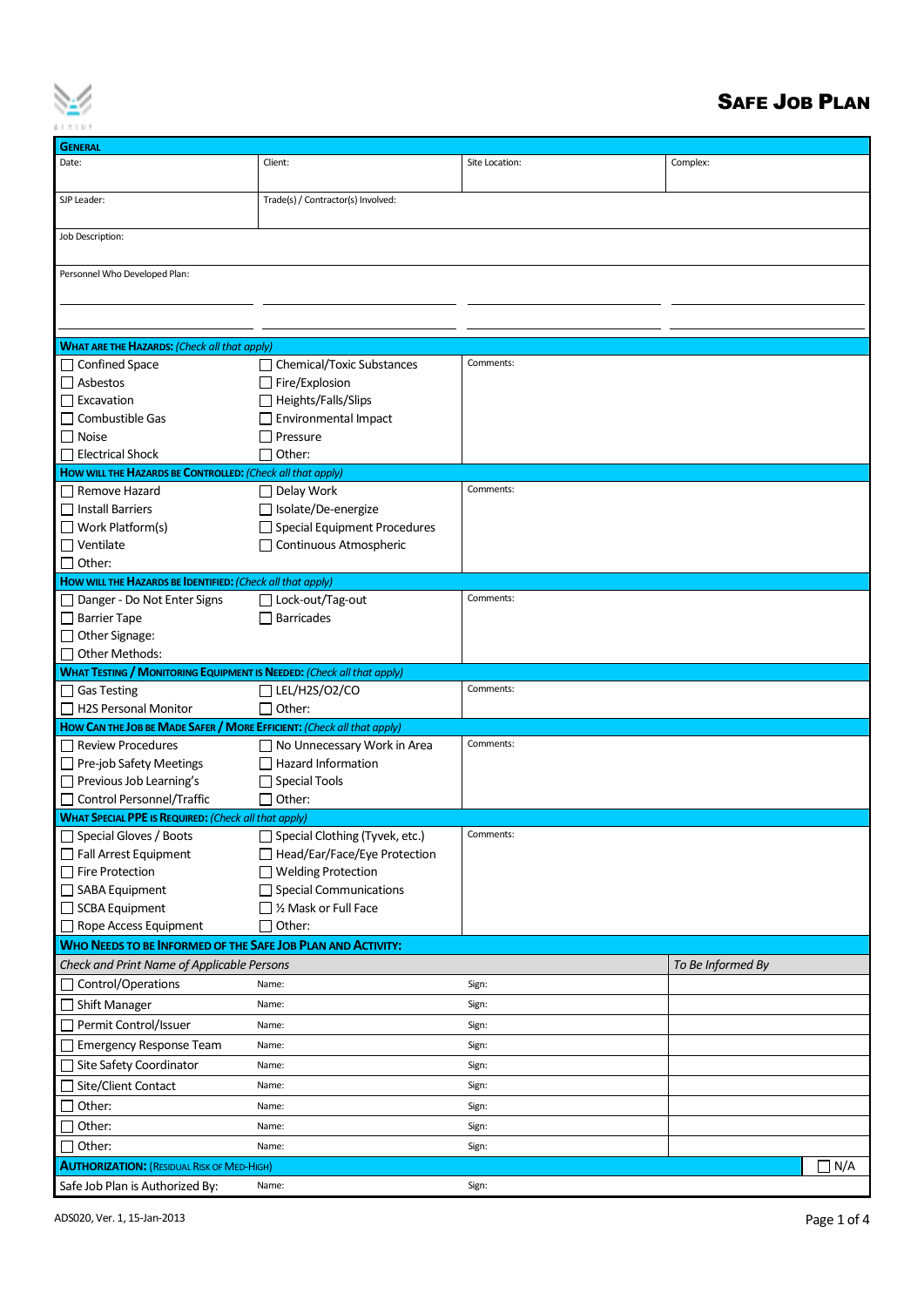| <b>GENERAL</b>                                   |                                     |                                      | <b>RISK MATRIX</b>                                                |                |                 |                  |                |
|--------------------------------------------------|-------------------------------------|--------------------------------------|-------------------------------------------------------------------|----------------|-----------------|------------------|----------------|
| Job Description:                                 |                                     |                                      | LIKELIHOOD                                                        |                |                 |                  |                |
|                                                  |                                     |                                      | <b>SEVERITY</b>                                                   | RARE           | <b>UNLIKELY</b> | LIKELY           | PROBABLE       |
| Project ID:                                      | Highest Risk Consequence - Pre-SJP: | Highest Risk Consequence - Post-SJP: | ∙                                                                 | $(0-10%)$      | (10-50%)        | $(50-90%)$       | $( > 90\%)$    |
|                                                  |                                     |                                      | <b>INSIGNIFICANT</b>                                              |                |                 |                  |                |
| <b>Est Start Date:</b>                           | Est. Completion Date:               | Act Start Date:                      | Easily handled by daily processes                                 | 1              | $\sim$<br>∠     | $\sim$<br>್      | $\overline{4}$ |
|                                                  |                                     |                                      | (First Aid; Minor Leak to Env.; Loss < \$500)                     |                |                 |                  |                |
|                                                  |                                     |                                      | <b>MINOR</b>                                                      |                |                 |                  |                |
| Plan Has Been Reviewed By: (Print Name and Sign) |                                     |                                      | Some disruption possible                                          | 2              | $\overline{4}$  | $6 \overline{6}$ | 8              |
|                                                  |                                     |                                      | (Medical Aid; Rstr'd Work; Non-Reportable Spill; Loss < \$15,000) |                |                 |                  |                |
|                                                  |                                     |                                      | <b>MODERATE</b>                                                   |                |                 |                  |                |
|                                                  |                                     |                                      | Significant time and resources required                           | 3              | 6               | 9                | 12             |
|                                                  |                                     |                                      | (Lost Time; Long-Term III, Poll Release to Env.; Loss < \$25,000) |                |                 |                  |                |
|                                                  |                                     |                                      | <b>MAJOR</b>                                                      |                |                 |                  |                |
|                                                  |                                     |                                      | Operations severely damaged                                       | $\overline{4}$ | 8 <sup>2</sup>  | 12               | 16             |
|                                                  |                                     |                                      | (Fatality; Toxic Release to Env.; Loss < \$50,000)                |                |                 |                  |                |

| <b>LOW RISK LEVEL</b>  |                                                   | <b>IN ODERATE RISK LEVEL</b> |                                               |  |           |                                               |  |
|------------------------|---------------------------------------------------|------------------------------|-----------------------------------------------|--|-----------|-----------------------------------------------|--|
| RANGE<br><b>ACTION</b> |                                                   | RANGE                        | <b>ACTION</b>                                 |  | RANGE     | <b>ACTION</b>                                 |  |
| 1-3                    | Action to rectify should occur within 14-21 days. | $4 - 9$                      | Action to rectify should occur within 7 days. |  | $12 - 16$ | Action to rectify should occur within 48 hrs. |  |

| <b>ACTIVITY PLAN</b> |                                       |                               |                |                            |                 |  |  |  |
|----------------------|---------------------------------------|-------------------------------|----------------|----------------------------|-----------------|--|--|--|
| Step No.             | Significant Step or Critical Activity | Potential Incidents / Hazards | Risk (Initial) | Actions to Control Risk(s) | Risk (Residual) |  |  |  |
|                      |                                       |                               |                |                            |                 |  |  |  |
|                      |                                       |                               |                |                            |                 |  |  |  |
|                      |                                       |                               |                |                            |                 |  |  |  |
|                      |                                       |                               |                |                            |                 |  |  |  |
|                      |                                       |                               |                |                            |                 |  |  |  |
|                      |                                       |                               |                |                            |                 |  |  |  |
|                      |                                       |                               |                |                            |                 |  |  |  |
|                      |                                       |                               |                |                            |                 |  |  |  |
|                      |                                       |                               |                |                            |                 |  |  |  |
|                      |                                       |                               |                |                            |                 |  |  |  |
|                      |                                       |                               |                |                            |                 |  |  |  |
|                      |                                       |                               |                |                            |                 |  |  |  |
|                      |                                       |                               |                |                            |                 |  |  |  |
|                      |                                       |                               |                |                            |                 |  |  |  |
|                      |                                       |                               |                |                            |                 |  |  |  |
|                      |                                       |                               |                |                            |                 |  |  |  |
|                      |                                       |                               |                |                            |                 |  |  |  |
|                      |                                       |                               |                |                            |                 |  |  |  |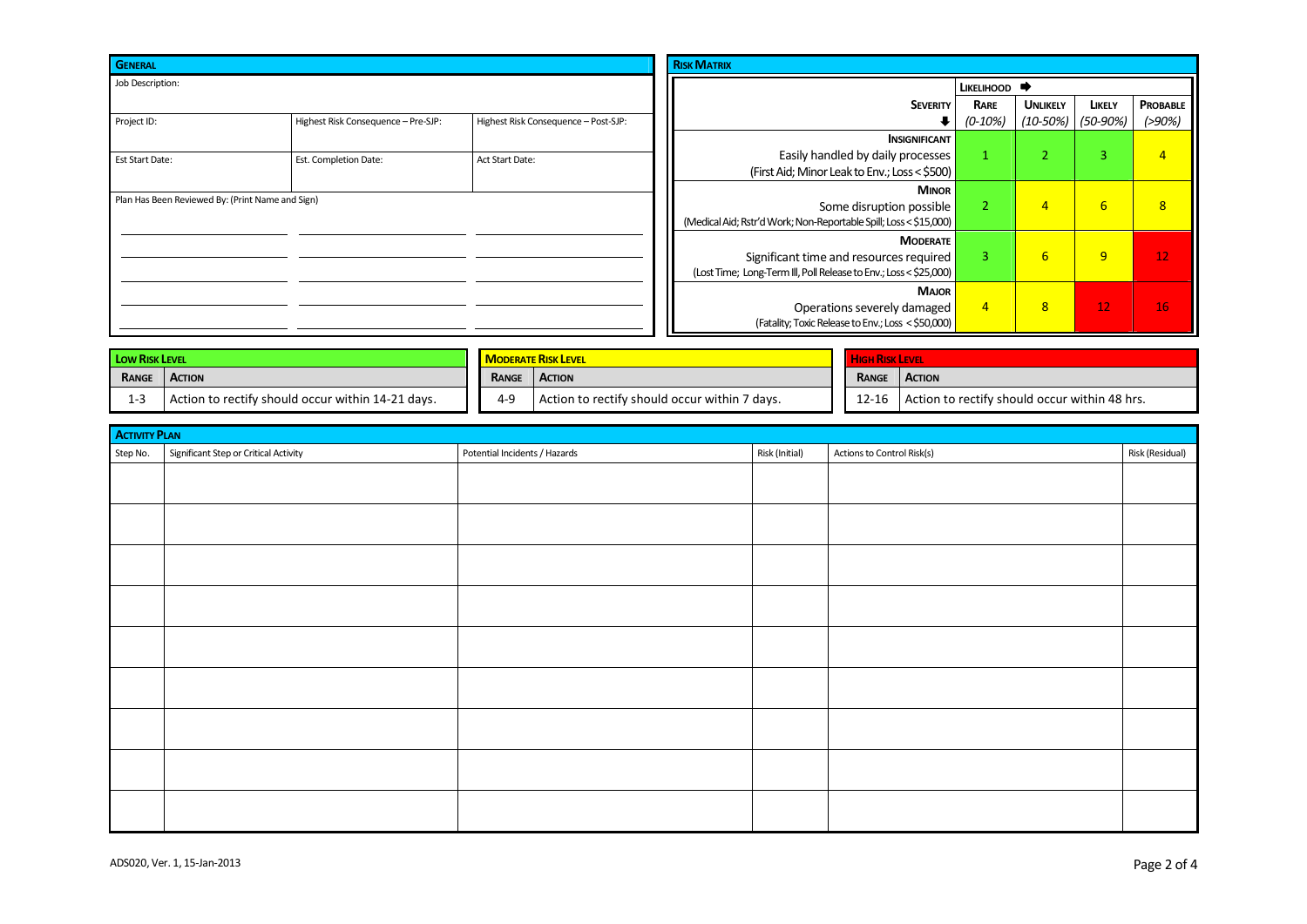|          | <b>ACTIVITY PLAN</b>                  |                               |                |                            |                 |  |  |  |  |
|----------|---------------------------------------|-------------------------------|----------------|----------------------------|-----------------|--|--|--|--|
| Step No. | Significant Step or Critical Activity | Potential Incidents / Hazards | Risk (Initial) | Actions to Control Risk(s) | Risk (Residual) |  |  |  |  |
|          |                                       |                               |                |                            |                 |  |  |  |  |
|          |                                       |                               |                |                            |                 |  |  |  |  |
|          |                                       |                               |                |                            |                 |  |  |  |  |
|          |                                       |                               |                |                            |                 |  |  |  |  |
|          |                                       |                               |                |                            |                 |  |  |  |  |
|          |                                       |                               |                |                            |                 |  |  |  |  |
|          |                                       |                               |                |                            |                 |  |  |  |  |
|          |                                       |                               |                |                            |                 |  |  |  |  |
|          |                                       |                               |                |                            |                 |  |  |  |  |
|          |                                       |                               |                |                            |                 |  |  |  |  |
|          |                                       |                               |                |                            |                 |  |  |  |  |
|          |                                       |                               |                |                            |                 |  |  |  |  |
|          |                                       |                               |                |                            |                 |  |  |  |  |
|          |                                       |                               |                |                            |                 |  |  |  |  |
|          |                                       |                               |                |                            |                 |  |  |  |  |
|          |                                       |                               |                |                            |                 |  |  |  |  |
|          |                                       |                               |                |                            |                 |  |  |  |  |
|          |                                       |                               |                |                            |                 |  |  |  |  |
|          |                                       |                               |                |                            |                 |  |  |  |  |
|          |                                       |                               |                |                            |                 |  |  |  |  |
|          |                                       |                               |                |                            |                 |  |  |  |  |
|          |                                       |                               |                |                            |                 |  |  |  |  |
|          |                                       |                               |                |                            |                 |  |  |  |  |
|          |                                       |                               |                |                            |                 |  |  |  |  |
|          |                                       |                               |                |                            |                 |  |  |  |  |
|          |                                       |                               |                |                            |                 |  |  |  |  |
|          |                                       |                               |                |                            |                 |  |  |  |  |
|          |                                       |                               |                |                            |                 |  |  |  |  |
|          |                                       |                               |                |                            |                 |  |  |  |  |
|          |                                       |                               |                |                            |                 |  |  |  |  |
|          |                                       |                               |                |                            |                 |  |  |  |  |
|          |                                       |                               |                |                            |                 |  |  |  |  |
|          |                                       |                               |                |                            |                 |  |  |  |  |
|          |                                       |                               |                |                            |                 |  |  |  |  |
|          |                                       |                               |                |                            |                 |  |  |  |  |
|          |                                       |                               |                |                            |                 |  |  |  |  |
|          |                                       |                               |                |                            |                 |  |  |  |  |
|          |                                       |                               |                |                            |                 |  |  |  |  |